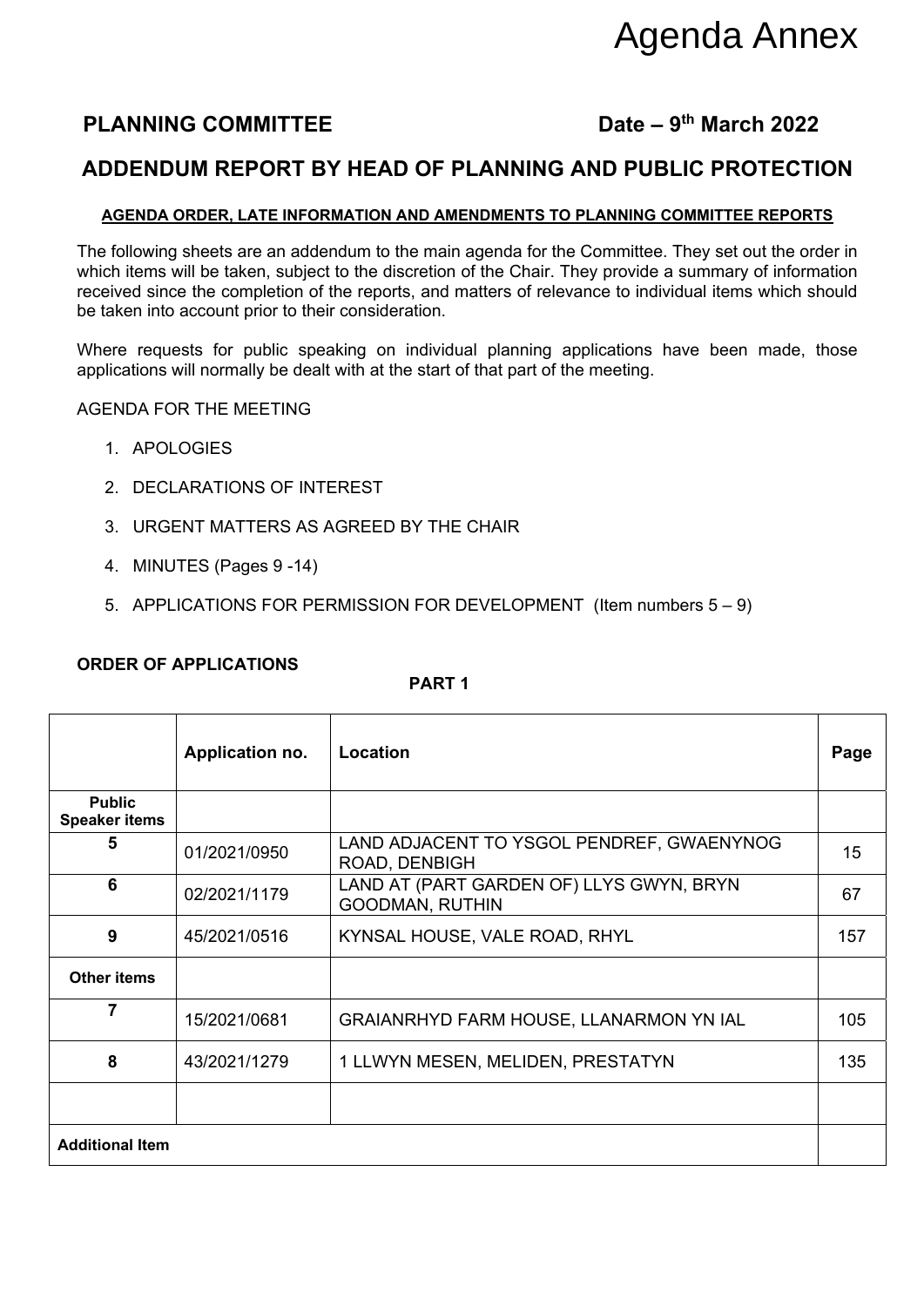| 10 | RESPONSE TO STATUTORY PRE-APPLICATION<br>  CONSULTATION - HyNet North West Carbon Dioxide<br>Pipeline | 207 |
|----|-------------------------------------------------------------------------------------------------------|-----|
|----|-------------------------------------------------------------------------------------------------------|-----|

### **PUBLIC SPEAKER ITEMS**

#### **Item No.5 - Page 15**

**Code No:** 01/2021/0950 **Location:** Land Adjacent Ysgol Pendref, Gwaenynog Road, Denbigh **Proposal:** Erection of 110 dwellings, construction of a new vehicular access, landscaping and associated works

LOCAL MEMBER: Cllr Glenn Swingler

OFFICER RECOMMENDATION IS TO **GRANT** 

Public Speaker: Against – Helga Viswanathan (objector) Public Speaker: For – Stuart Andrew (Agent)

-----------------------------------------------------------------------------------------------------------------------------

#### **Addendum Report:**

The application was subject to a Site Inspection Panel meeting at 10.15am on Friday  $4<sup>th</sup>$  March 2022.

In attendance were: CHAIR – apologies sent VICE CHAIR – Councillor Christine Marston LOCAL MEMBER – Councillor Glenn Swingler

GROUP MEMBERS –

Conservative Group – represented by Councillor Peter Scott Labour group – no representative Plaid Cymru Group – represented by Councillor Rhys Thomas Independent Group – represented by Councillor Mark Young

DENBIGH TOWN COUNCIL – Councillor Pauline Edwards

The Officers present were Paul Griffin and Luci Duncalf (Development Management)

The reason for calling the site panel was to allow opportunity to view the site and its context, and to appreciate issues relating to highways infrastructure and the character of the area.

At the Site Inspection panel meeting, Members considered the following matters:

1. The basis of the application for the erection of 110 dwellings, site access and associated works.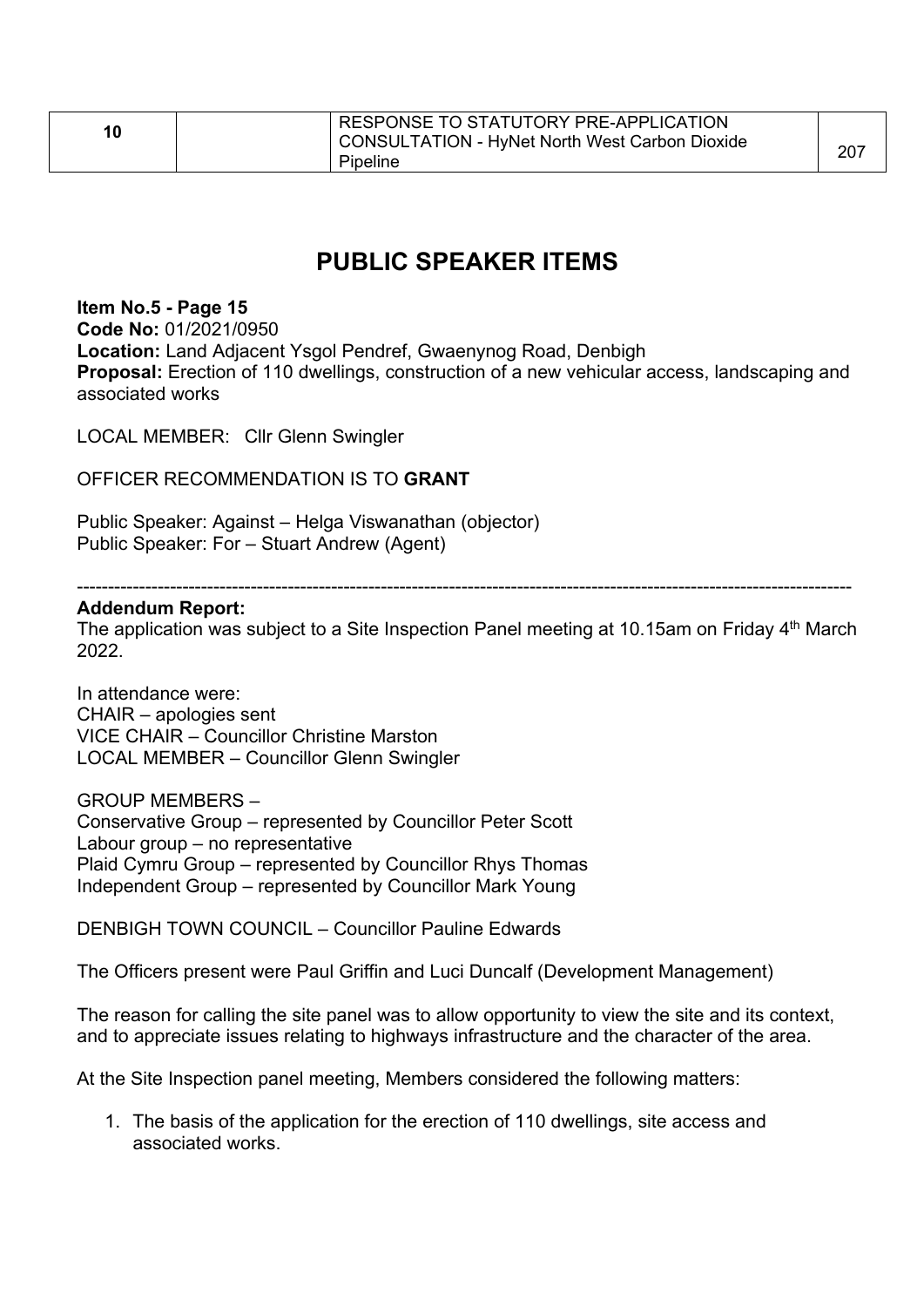- 2. The recent hedgerow removal by the applicants ahead of bird nesting season.
- 3. The nature of representations received on the application.
- 4. The proposed access arrangements, and surrounding highway infrastructure.
- 5. Drainage implications for the site and existing drainage infrastructure.
- 6. Character of the area.

In relation to the matters outlined:

- 1. The Officers outlined the proposals which involved the construction of the new access and removal of the front boundary hedgerow, the erection of 110 dwellings including 22 affordable semi-detached dwellings.
- 2. Members were advised that the hedgerow which had been removed to root level didn't fall within the Hedgerow Regulations 1997 as an 'important hedgerow' and was not worthy of retention notice. The works undertaken to the hedge did not require consent from the Local Planning Authority.
- 3. The site panel was informed of the basis of comments on the application from the Local Member, objectors and consultees, including the Town Council. The Highway Officer, Ecologist, Drainage Officer and CPAT had raised no objections. The Town Council had raised concerns on a number of grounds including the principle of development, removal of the hedgerow, insufficient affordable housing provided, and highways infrastructure concerns. Other objections included concerns about the need for the development, over development, loss of light, flood risk concerns, highways concerns regarding traffic, impacts to ecology and the environment, pressure on local services and on the grounds of the loss of good quality agricultural land.
- 4. Members viewed the site and proposed access arrangements. Some time was spent discussing the potential highways implications regarding the number of vehicles using Gwaenynog Road and Lenten Pool and raised concerns regarding the capacity of the existing highways network from the number of cars generated from the development. Discussions took place that a roundabout design option at the top of Gwaenynog Road might be safer. However Officers advised that this was not a design which had been submitted with the application. The Highways Officer raised no objection to the submitted scheme subject to the imposition of conditions to control the detailing of the new access and pedestrian/cycle link down to lower Gwaenynog road. The proposed pedestrian links to the school were also considered.
- 5. Members asked for clarification over existing flood risk concerns along Henllan Street and whether the capacity of the existing drainage network in Denbigh could accommodate the development. Officers advised that the Council's Flood Risk and Drainage Officer raised no objection to the scheme. He had also confirmed that the existing drainage network had capacity for accommodating the development and that surface water drainage would be controlled through separate legislation (Sustainable Drainage Approval Body – SAB).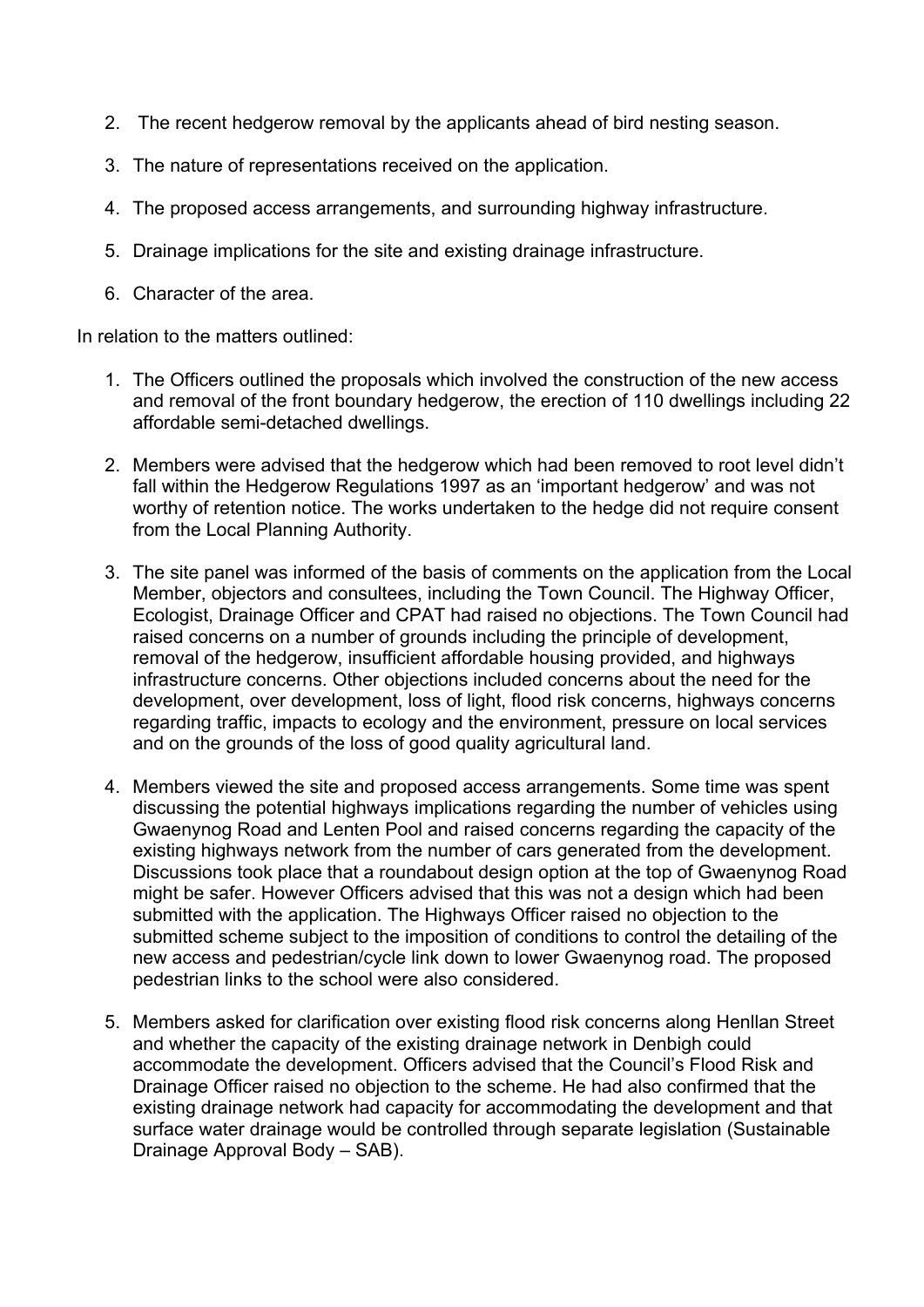6. Members observed the site levels in relation to the surrounding development, and considered how the development would appear within that context. The site was observed from its two main frontages. The existing form of development in the area was noted.

#### **Officer Notes:**

#### Removal of a section of hedgerow

In the timeframe between when the Committee report was written and Planning Committee on  $9<sup>th</sup>$  March, a section of hedgerow proposed for removal to create the new access into the site, has been removed by the developers to root level. The developers informed the Council that this had been done to avoid the bird nesting season which is from March to August (inclusive).

In response to concerns raised in relation to the removal of this hedgerow at the end of February, Officers have sought further clarification as to whether the hedgerow is classed as "important" under the Hedgerow Regulations 1997 and whether or not a breach of the regulations has occurred.

The Council's Planning and Compliance Officer has confirmed that the removal of the hedge to root level does not breach the Hedgerow Regulations 1997. The Council's Ecologist also advised that although the hedgerow hasn't technically been removed, if a hedgerow removal notice had been submitted to us, we would not have been able to issue a hedgerow retention notice, as the hedge fails to meet the criteria of an "important hedge". Clwyd Powys Archaeological Trust (CPAT) have also advised that they cannot confirm for certain that the parish boundary was designed to run along the precise hedgerow boundaries for it to be classed as an "important hedgerow" under the Hedgerow Regulations 1997 but it is unlikely as the OS 6" 1874 survey shows the parish boundary further to the north on the watercourse which makes more sense as a fixed topographic boundary.

#### **Late representations received:**

Mair Jones, Gwenallt, 14 Beacons Hill, Denbigh Summary of response received:

- Proposal will have a detrimental impact upon the Welsh language and Culture, highway infrastructure, air quality, will result in flooding off site, put increased pressure on services, will result in the loss of high quality agricultural land, and the loss of an important hedgerow. In addition to the impacts, the dwellings will not be affordable to the majority of local people. As a result the proposal is considered to be in conflict with the Councils Climate and Ecological Change Strategy and the Well Being Plan.

#### CAROLYN THOMAS MS/AS

'Objection' on the following grounds:

#### *Loss of high grade agricultural land*

The land is Grade 3a good quality agricultural land and a lower grade land should be considered before this land is developed.

#### *Sustainability*

Questioned why this land was placed in the LDP given the climate change emergency declaration.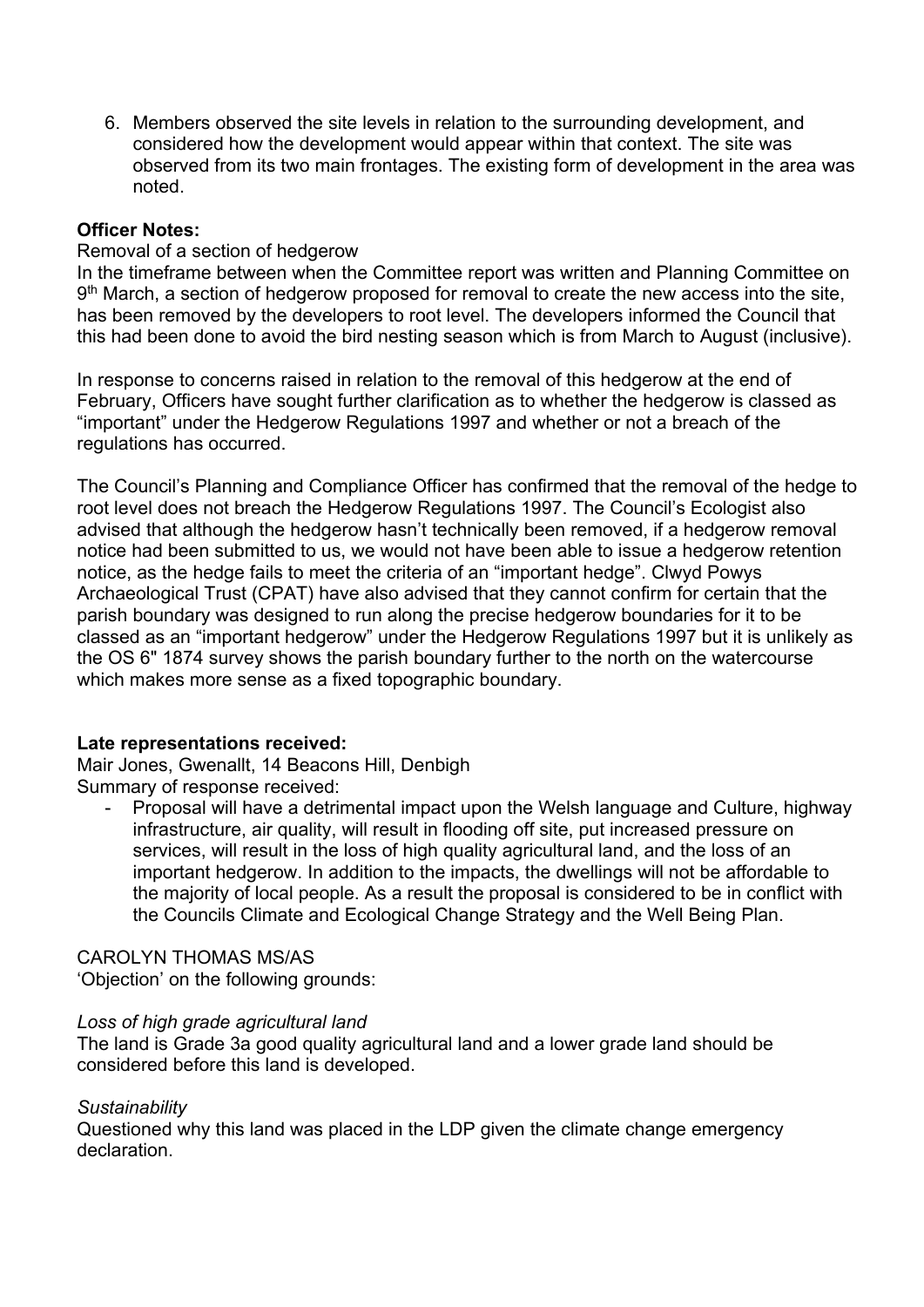The location of the site would encourage more car use and is not in a sustainable location which is contrary to guidance contained in Planning Policy Wales.

#### *Social housing provision inadequate*

The housing is not predominantly social housing and will be beyond the means of the majority of the residents of Denbigh and there is no overwhelming need for this housing type in Denbigh.

#### *Over-intensification of the site*

Over-intensification of houses with the density being 41 dwellings per hectare, above the guidance of 35 per hectare.

#### *Impacts on local amenities*

Impacts on local amenities including GP surgeries, dentists and school capacities. The houses are not affordable to local people which will impact the Welsh Language and local culture.

#### *Impacts to ecology*

Impacts to ecology and biodiversity and the important ancient hedgerow on the site. The proposed replanting to the north of the site is not adequate and will not mitigate the loss of this hedgerow.

#### *Highways impacts*

Highways assessment is not adequate, the entrance to the site has seen a number of accidents and vehicles speed around the corner. The situation will get worse as a result of the development if it goes ahead.

#### WELSHWATER/DWR CYMRU

Response the same as previous.

#### DENBIGH TOWN COUNCIL

'Object'. Town Councillors very concerned regarding the removal/destruction of hedgerow without consent.

- Insufficient Social Housing at the location
- No planned work to improve Lenten Pool Highways issue.
- Insufficient infrastructure in town
- No Housing needs assessment completed
- Futures generation not taken into account

#### **SUGGESTED REVISED CONDITIONS:**

#### ECOLOGY

*12. Where site levels allow,* a*ccess for hedgehogs (of at least one 13cm x 13cm opening per garden) shall be made at ground level through the fencing used to separate the gardens of each property, to allow the movement of hedgehogs throughout the site. The location of these features shall be shown on appropriate site plans, and submitted to the Local Planning Authority for review and approval in writing. The development shall proceed in accordance with*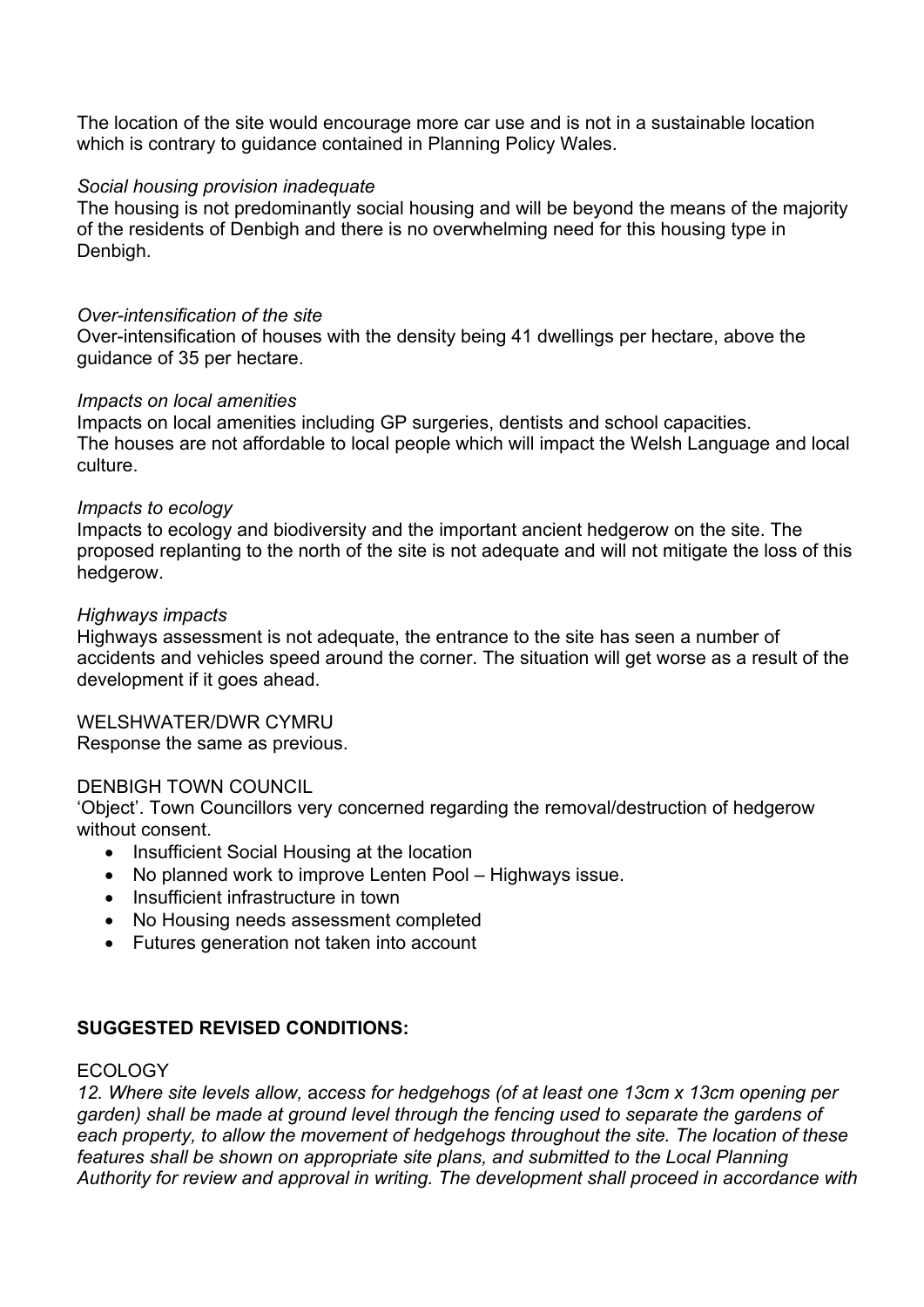*the approved details. Reason: In the interests of biodiversity and protection of the natural environment.* 

#### DRAINAGE

*13. Notwithstanding the submitted plans, no development shall be permitted to commence on the surface water drainage system until the formal written approval of the Local Planning Authority has been obtained to details concerning the installation and maintenance of an amphibian friendly surface water management system. The approved details shall be implemented and retained at all times. In the interests of the natural environment.* 

#### FOOTPATHS

*19. Remove condition – duplication of controls in condition 16.* 

#### **Item No.6 - Page 67**

**Code No:** 02/2021/1179/PF **Location:** Land at (Part garden of) Llys Gwyn Bryn Goodman **Proposal:** Erection of 2 no. detached dwellings and associated works

LOCAL MEMBER: Cllr Emrys Wynne (c) Cllr Bobby Feeley Cllr Huw Hilditch-Roberts

#### OFFICER RECOMMENDATION IS TO **GRANT**

Public Speaker: Against - None Public Speaker: For – Robert Jones (Agent)

----------------------------------------------------------------------------------------------------------------------------- Addendum Report:

The application was subject to a Site Inspection Panel meeting at 09.15am on Friday 4th March 2022.

In attendance were: CHAIR – apologies sent VICE CHAIR – Cllr Christine Marston LOCAL MEMBER – Cllr Emrys Wynne (c), Cllr Bobby Feeley, Cllr Huw Hilditch-Roberts

GROUP MEMBERS: Conservative Group – Cllr Peter Scott Labour group – no representative Plaid Cymru Group – Cllr Emrys Wynne Independent Group – Cllr Huw Hilditch-Roberts

RUTHIN TOWN COUNCIL – Heather Williams

The Officers present were Paul Griffin (Development Management)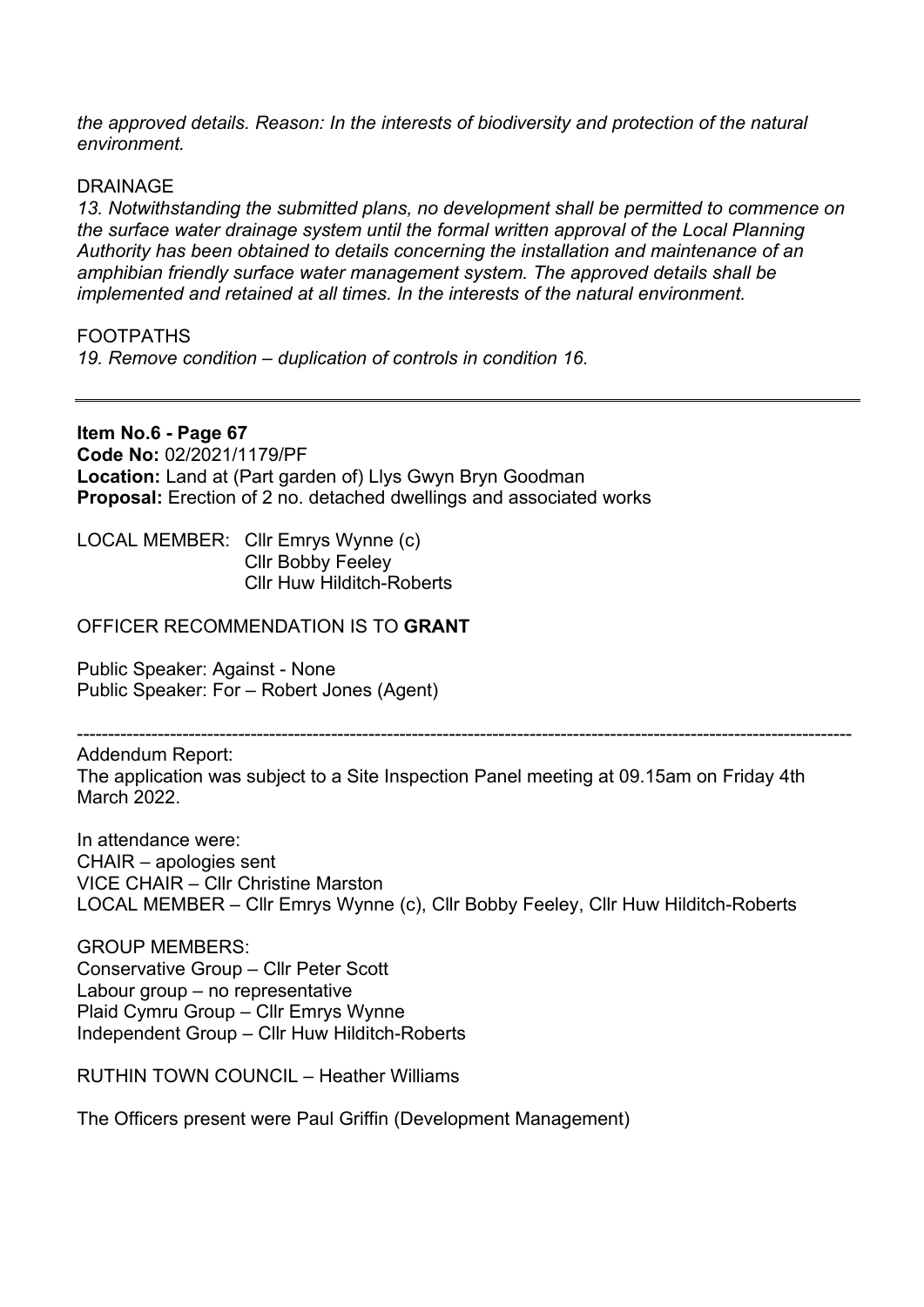The reason for calling the site panel was to allow opportunity to view the impact the proposal would have on the amenity of neighbouring properties, visual amenity and the character of the area.

At the Site Inspection panel meeting, Members considered the following matters:

- 1. The detailing of the proposal including position of access, and proposed dwellings.
- 2. Relationship to the surrounding properties, existing highway conditions, site levels.
- 3. Character of the area and visibility of the site.

In relation to the matters outlined:

1. Members studied the proposed site location plan, and plans showing the level changes to the site. They walked and observed the access route and then identified the position of the dwellings. Site boundaries were also observed. Members were advised as to what the site had looked like prior to it being cleared of vegetation.

2. Members considered the proposed plans and viewed the surrounding dwellings to assess the separation distances that would be achieved between existing dwellings and the proposed dwellings. Members also viewed the site from a neighbouring garden ('Tracery') to assess the potential impacts of the proposal. Members familiarised themselves with the approximate ridge height of the proposed dwellings in relation to surrounding development.

3. Members looked at the character of the development in the area, and also viewed the site from a distant point adiacent to the roundabout on the A494. A photo of the site from the roundabout is included here to give Members an idea of the way the site appears from a distance. The arrow indicates the approximate location of the site. The dwellings would be seen behind the tree.

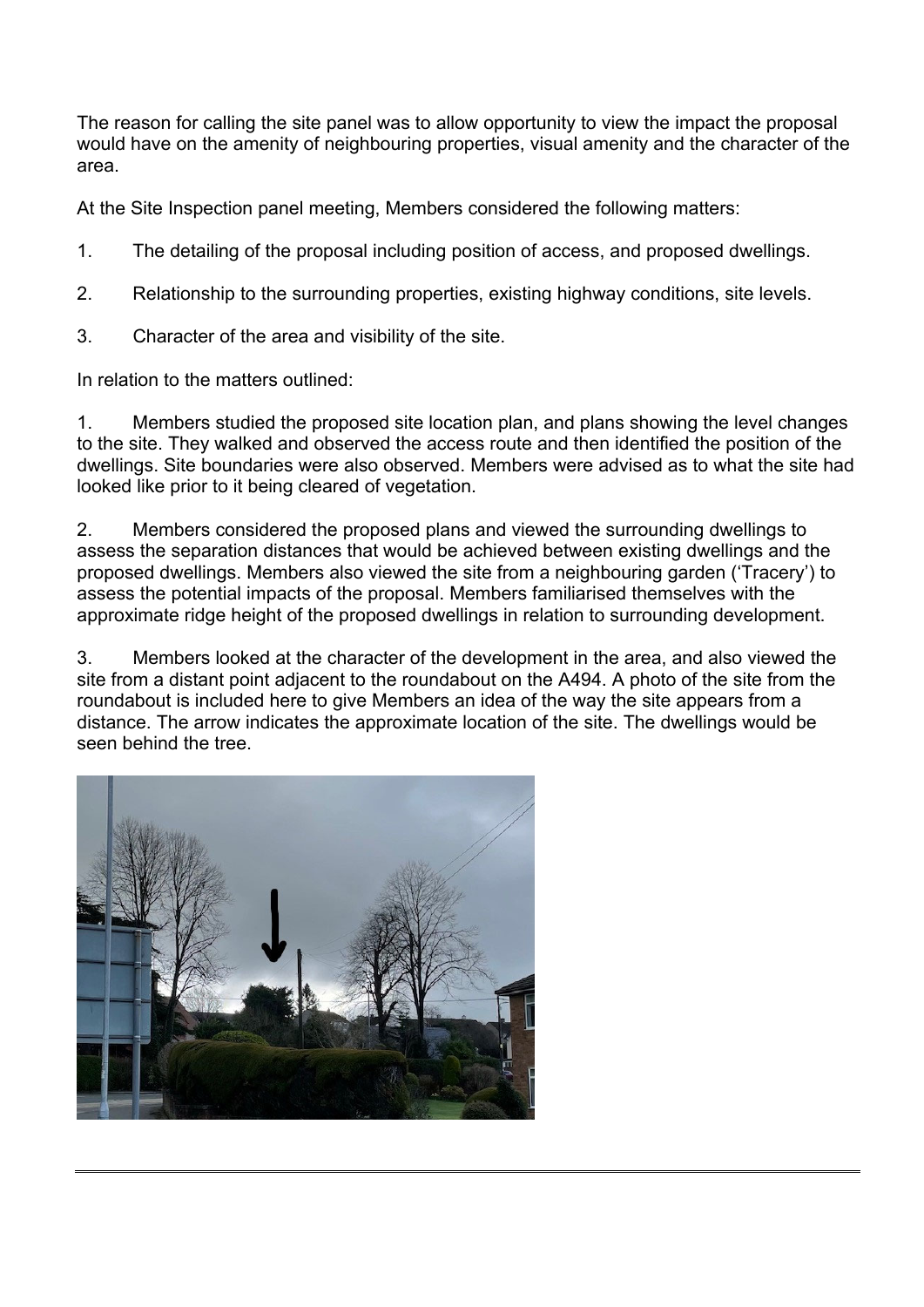**Item No.9 - Page 157 Code No:** 45/2021/0516 **Location:** Kynsal House Vale Road Rhyl **Proposal:** Change of use of land and ancillary buildings to form residential Traveller site for 6 caravans, with the existing dwelling Kynsal House retained for owners / managers accommodation. including formation of internal pathways and parking, landscaping and associated works

LOCAL MEMBER: Cllr Pete Prendergast, Cllr Pat Jones

OFFICER RECOMMENDATION IS TO **GRANT**

Public Speaker: Against – Mr Scott Drummond Public Speaker: For - None

-----------------------------------------------------------------------------------------------------------------------------

#### **Addendum Report:**

The application was subject to a Site Inspection Panel meeting at 11.30am on Friday 4th March 2022.

In attendance were: CHAIR – apologies sent VICE CHAIR – Councillor Christine Marston

LOCAL MEMBERS-Councillor Pete Prendergast

GROUP MEMBERS: Conservative Group - Councillor Tony Thomas Plaid Cymru Group - Councillor Arwel Roberts Labour Group - Councillor Ellie Chard

RHYL TOWN COUNCIL– Councillor Andy Rutherford Councillor Diane King The Officers present were: Principal Planning Officer Paul Griffin and Case Officer Emer O'Connor

The reason for calling the Site Panel was to enable Councillors to inspect the application site and surroundings having regard to the location of the development proposed.

At the Site Inspection panel meeting, Members considered the following matters:

- 1. The detailing of the development proposal and the background to the application for the residential Traveller Site.
- 2. The proximity of neighbouring properties, the character of the area.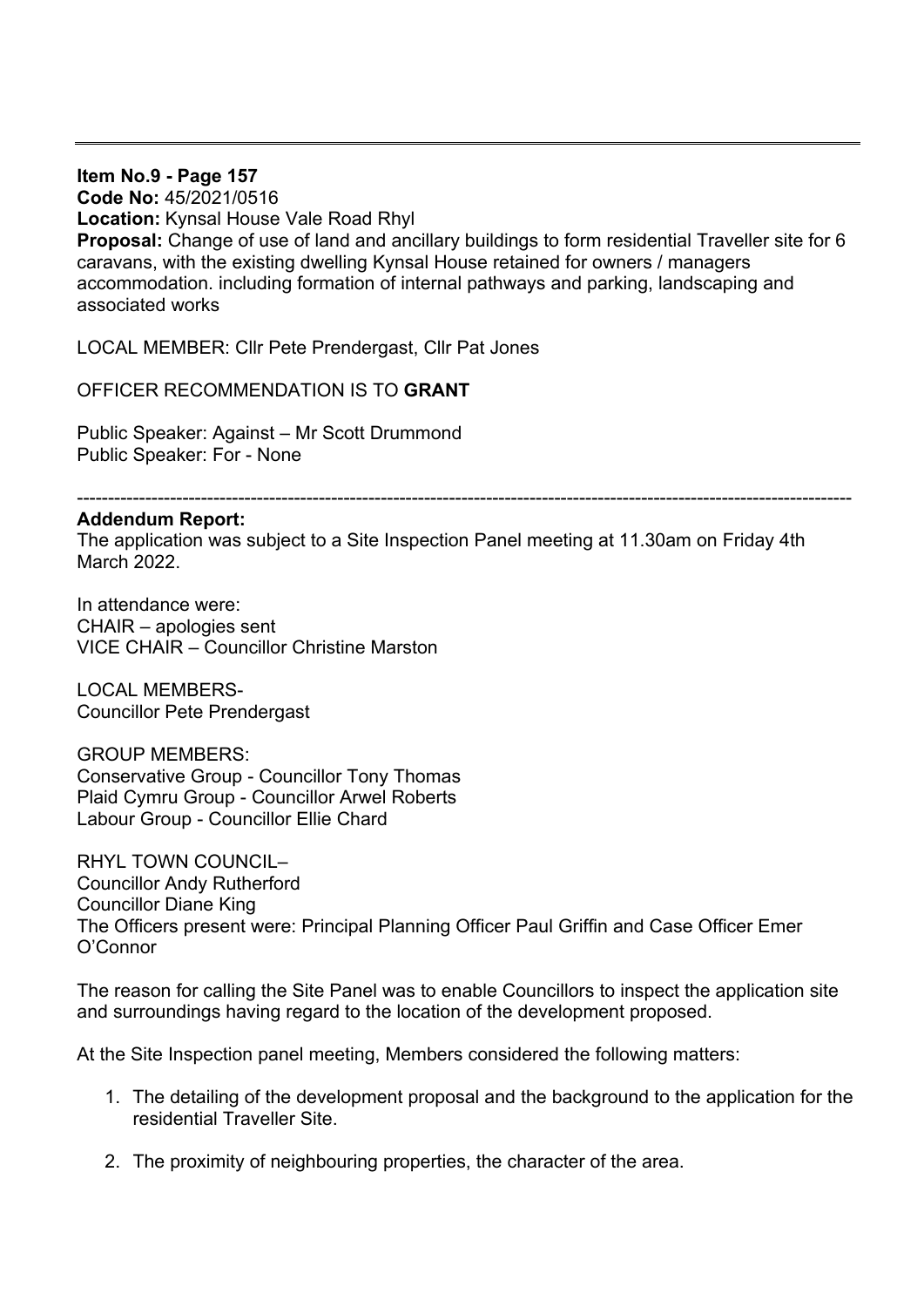In relation to the matters outlined:

- 1. Members understood the nature the application i.e. that is was a permanent residential Traveller site comprising 6 caravan pitches proposed to be developed by the Applicant, who is the occupier of Kynsal House, and that the 6 caravan pitches would be for his family members. Officers gave a brief introduction to the application and Councillors were shown the plans of the proposed development. The Local Member outlined concerns relating to the history of the site since the occupiers took ownership, the access, and neighbour relations.
- 2. The group entered the site noting the features thereon, including the layout and spacing of caravan pitches and relationship to boundaries. Members observed the character of the area and separation distances between the site and adjacent dwellings on Knowsley Avenue and Brookdale Road, and land uses at Glan Aber Trading Estate and Vale Road.
- 3. The Town Councillor expressed Rhyl Town Councils concerns relating to over intensification, neighbour relations and anti-social behavior, and more general concerns relating to the access to the site, querying whether the access arrangements would be sufficient for static caravans to be delivered to the site if permission was granted.
- 4. Members concluded the visit on Knowsley Avenue to the west of the site.

#### **REPRESENTATIONS RECEIVED ON RECONSULTATION:**

RHYL TOWN COUNCIL:

Rhyl Town Council were re-consulted on additional information from Agent (referred to in the Officers Report).

The Town Councils re-consultation response (received 4<sup>th</sup> March) reiterated their original objection as set out on the Committee Report.

Additional representation received: Carmel Roberts (via email)

Additional response (with two photos attached) from neighbour also circulated to Members prior to the Committee. Representation reiterated original objection as set out on the Committee Report.

#### **OFFICER NOTES**

Officers have reviewed the Rhyl Town Council re-consultation and additional representation and consider the points raised in relation to the material planning considerations are covered in the Planning Committee Report.

The application seeks to regularise an existing unauthorised use, the report makes it clear than additional works are also proposed alongside the regularisation. Officers and Members must consider the information in the application and make a decision on the proposal based on an assessment of the proposal as submitted.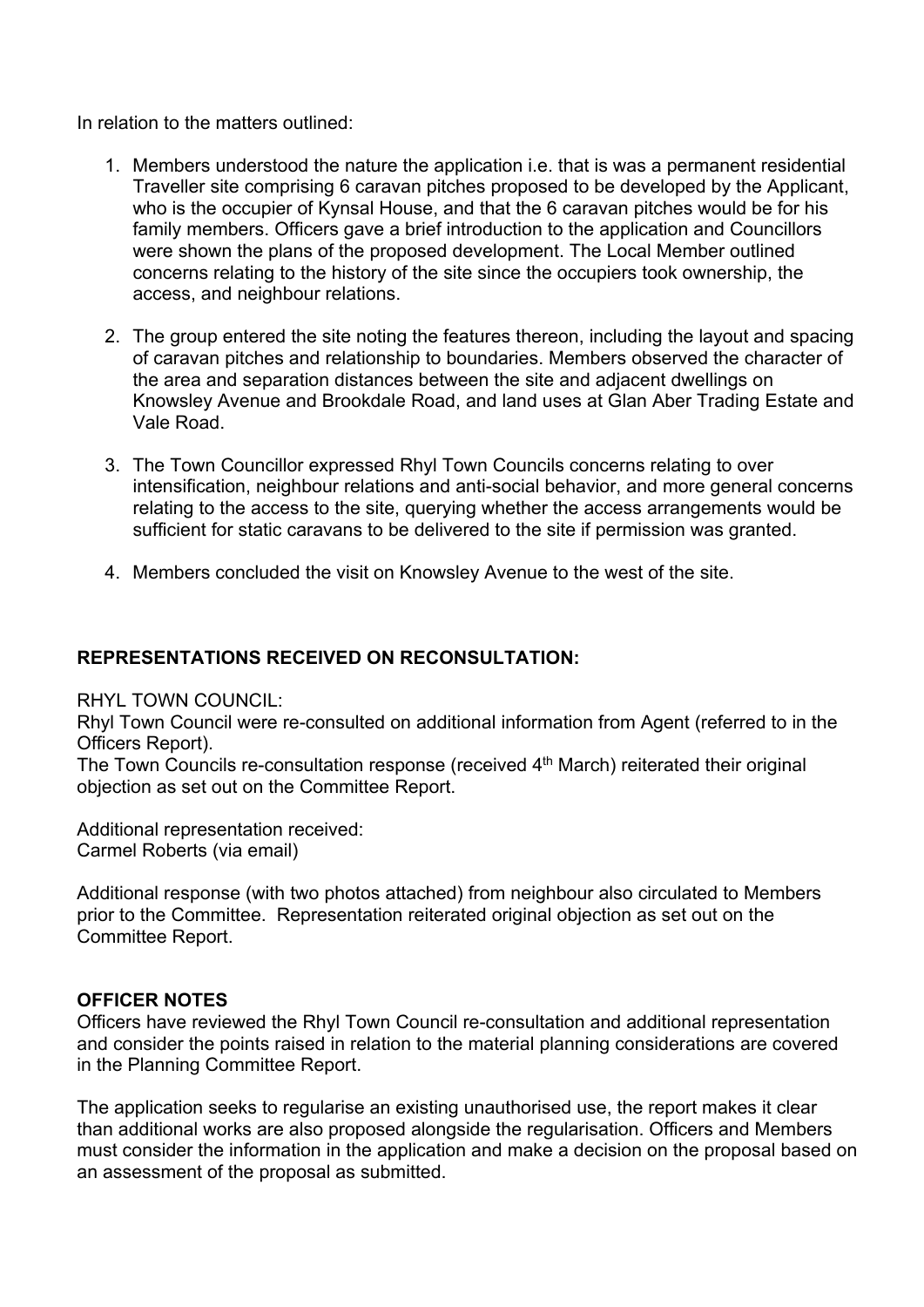#### **SUGGESTED REVISED CONDITIONS:**

5. The occupation of the main dwelling and 6 residential pitches shall be for a single Gypsy and Traveller family only.

Reason: In order to address flood risk concerns arising from the creation of multiple unrelated households on the site.

## **OTHER ITEMS**

**Item No.7 - Page 105 Code No:** 15/2021/0681 **Location:** Graianrhyd Farm House, Llanarmon yn Ial **Proposal:** Erection of proposed extension to provide annexe accommodation

LOCAL MEMBERS: Cllr Martyn Holland

OFFICER RECOMMENDATION IS TO **GRANT** 

No Public Speakers

#### **Additional Information:**

Additional 3D visuals submitted by the applicant to help demonstrate the scale, massing, design and appearance of the proposed extension.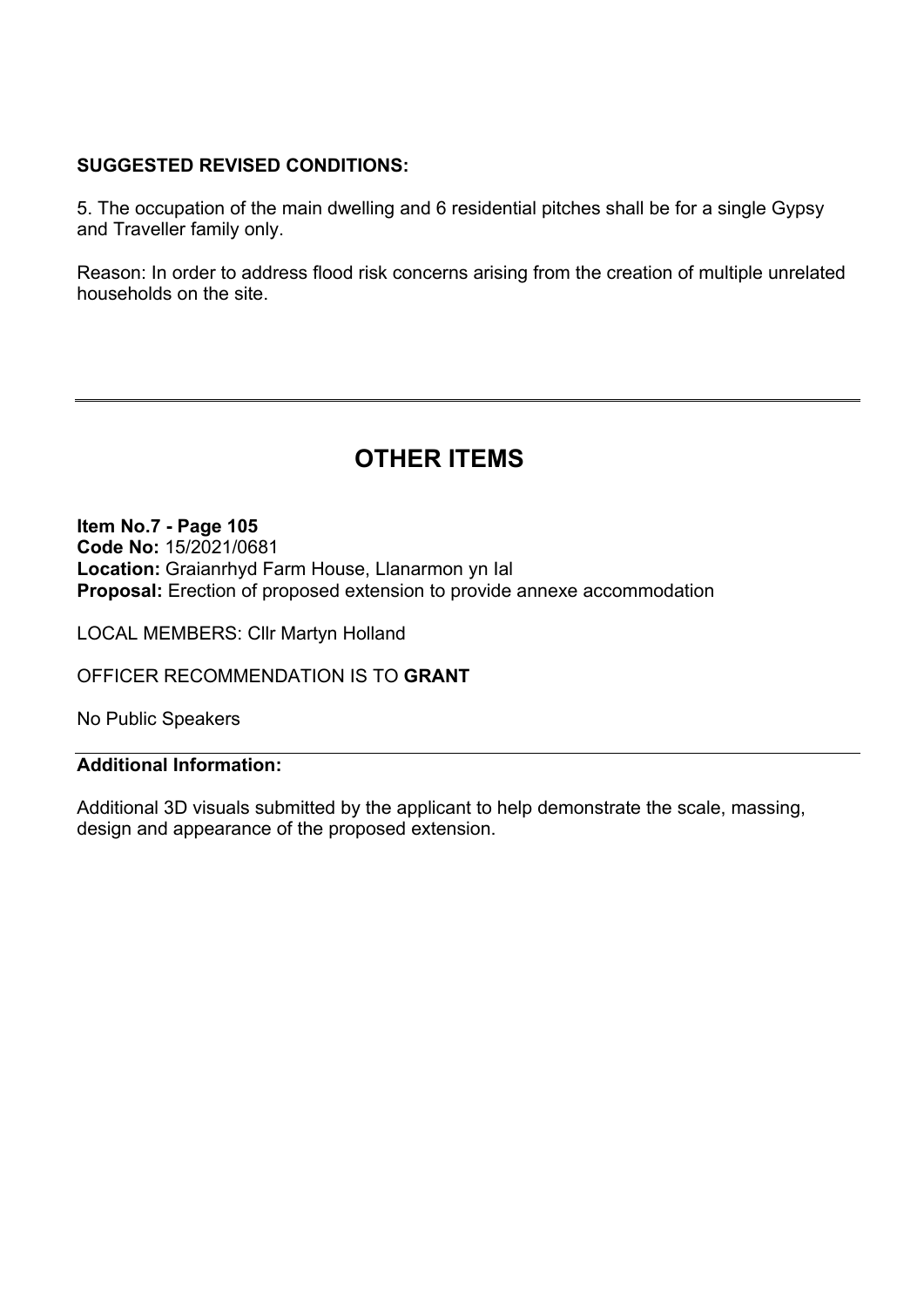

Officer Notes:

Officers considered that the submitted visuals further demonstrate that the proposed design and scale would not have an unacceptable impact on the character of the existing dwelling.

**Item No.8 - Page 135**